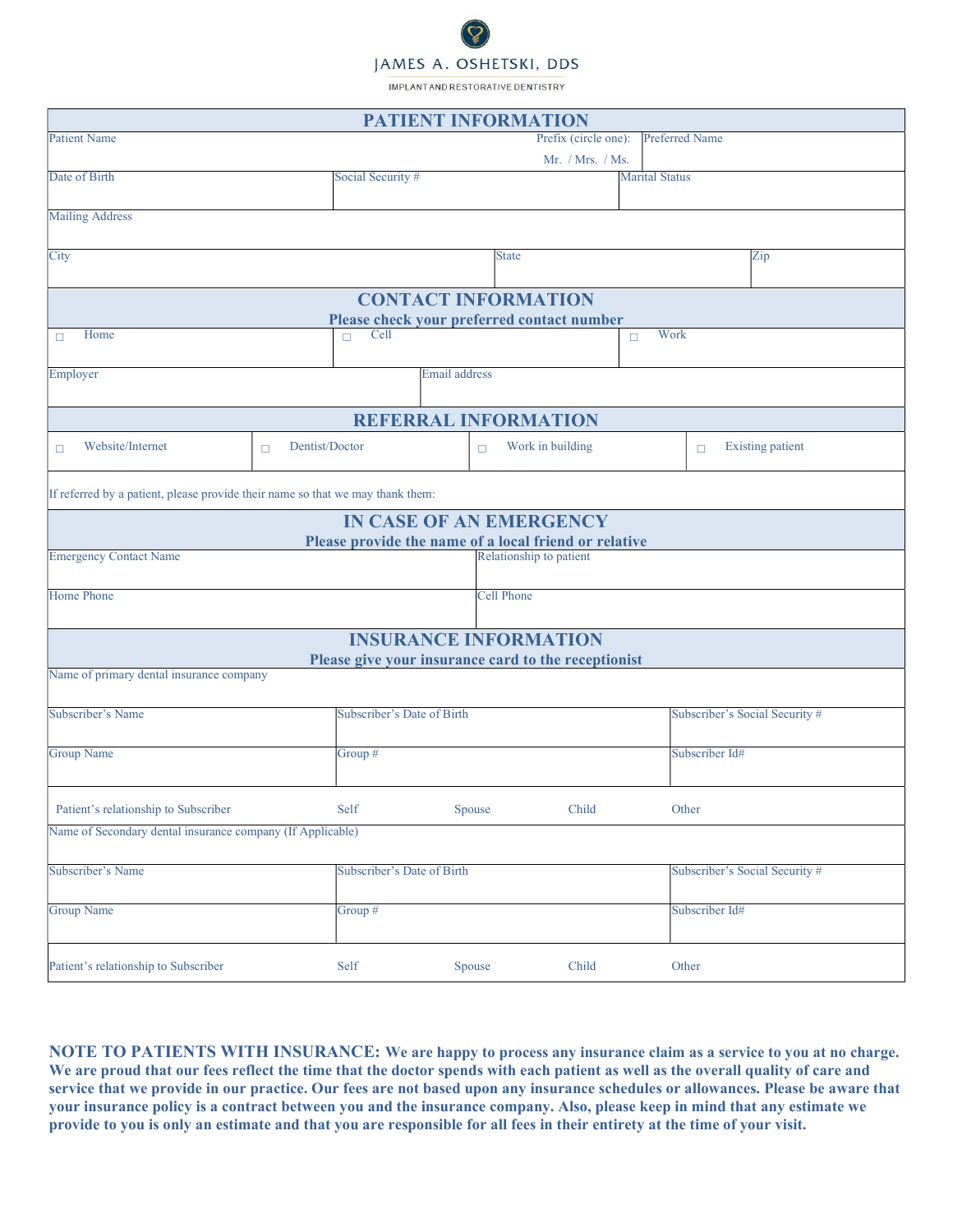## JAMES A. OSHETSKI, DDS IMPLANTAND RESTORATIVE DENTISTRY

#### CONSENT FOR SERVICE & PAYMENT

I acknowledge that no guarantee or assurance has been made by anyone regarding the dental treatment that I have requested and authorize. Despite the most diligent care and precaution, unanticipated complications or unintended results, although rare, may occur. A treatment plan is based on the best evidence available during the examination. There is no guarantee that this plan will not change. During treatment, it may be necessary to change or add procedures because of conditions that were not evident during examination but were found during the course of treatment. Any changes in treatment plan may result in additional fees.

Treatment Recommendations are based on information gained from diagnostic procedures and examination and may vary for similar situations. The goal of treatment is to assist you in attaining optimum dental health and appearance. We will discuss with you the most appropriate and ideal treatment plan as well as reasonable alternative treatment plans. We will also inform you of the likely dental prognosis for each of these treatment plans and dental prognosis if no treatment is initiated at this time.

Upon such diagnosis, I authorize Dr. Oshetski or the designated staff person to perform all recommended treatment mutually agreed upon by me and to employ such assistance as required providing proper care. I authorize any necessary care and treatment such as: examination, laboratory testing and or procedures, administration of local anesthetics, medication and treatment as directed by my dentist or treating practitioner. I acknowledge that no guarantees have been made to me as to the effort of such examinations, tests, procedures or treatment of my condition.

By providing contact information I consent to have you, or staff members contact me regarding appointments through U.S. Mail, text, email, and or voice messages at home or at work.

I consent to photography, video recording, and x-rays of my oral structures as related to these procedures, and for their educational use in lectures or publications, provided my identity is not revealed.

Lastly, I agree to be responsible for payment of all services rendered on my behalf or my dependents. I understand that payment is due at the time of service unless other arrangements have been made. I authorize the release of any information related to dental claims.

I understand that I am responsible for knowing the terms and conditions of my insurance coverage. I further understand that I may be responsible for obtaining prior authorization for certain procedures in order for my insurance company to pay for those services. I understand that I am personally responsible for payment and it is my responsibility to ensure that reimbursement is received from my insurance company. As a courtesy James A. Oshetski, DDS will accept payment directly from your insurance company, however ultimately your account and any unpaid balance is the patient's responsibility.

In consideration for services rendered by James A. Oshetski, DDS, I guarantee prompt payment for services at the time they are provided. I am aware that because of direct billing to my insurance company, I will be asked to pay my estimated portion on the date of service. Any unpaid balances will be billed upon receipt of insurance. Payment must be received within 30 (thirty) days from the receipt of statement. If unpaid for 90 days, a first attempt to contact me will be made via phone or email. If unsuccessful I will receive a final attempt to collect a debt letter. After 30 days if my account remains unpaid my balance will be sent to a collection's agency and if so, I agree to pay all reasonable costs including attorney's fees and/or collection fees in addition. Once mt account is sent to a collection agency my patient-doctor relationship is terminated. If I have other family members on my account, the balances for each responsible party will be sent separately.

By signing this form, you will consent to our use and disclosure of your protected health information to carry out treatment, payment activities, and healthcare operations.

 $\_$  , and the state of the state of the state of the state of the state of the state of the state of the state of the state of the state of the state of the state of the state of the state of the state of the state of the

 $\mathcal{L}_\mathcal{L} = \{ \mathcal{L}_\mathcal{L} = \{ \mathcal{L}_\mathcal{L} = \{ \mathcal{L}_\mathcal{L} = \{ \mathcal{L}_\mathcal{L} = \{ \mathcal{L}_\mathcal{L} = \{ \mathcal{L}_\mathcal{L} = \{ \mathcal{L}_\mathcal{L} = \{ \mathcal{L}_\mathcal{L} = \{ \mathcal{L}_\mathcal{L} = \{ \mathcal{L}_\mathcal{L} = \{ \mathcal{L}_\mathcal{L} = \{ \mathcal{L}_\mathcal{L} = \{ \mathcal{L}_\mathcal{L} = \{ \mathcal{L}_\mathcal{$ 

Print Patient Name Signature of Patient, Parent or Guardian

Relationship to patient Date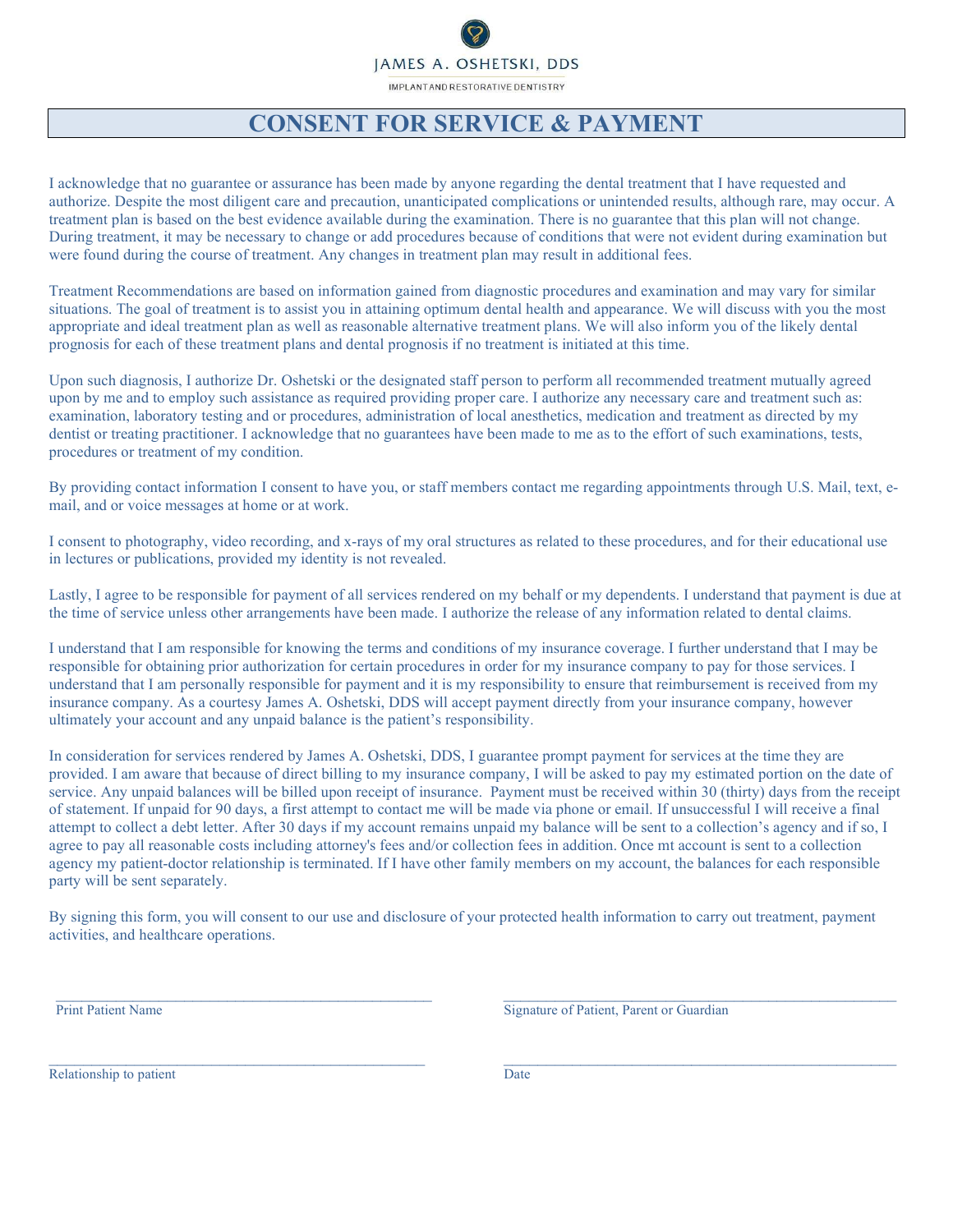JAMES A. OSHETSKI, DDS IMPLANTAND RESTORATIVE DENTISTRY

#### APPOINTMENT CANCELATION POLICY

Initials: When you schedule an appointment, we reserve that time and prepare in anticipation of serving you. If you should need to reschedule, we kindly request that you contact us by phone with advanced notice of 24 business hours. We understand that conflicts arise; however failing your appointment or canceling without adequate notice more than once will result in a \$100 per hour charge for a Hygienist appointment, a \$200 per hour charge for a general appointment with Dr. Oshetski, and a \$500 charge for surgical appointments and may result of discontinuation of service.

## HEALTH CARE INSURANCE PORTIBILITY & ACCOUNTABILITY ACT

# Acknowledgement of Receipt of Notice of Privacy Practices

#### \*You may refuse to sign this Acknowledgement

I a copy of this office's Privacy Practices has been provided on request regarding healthcare information as required by Federal Regulation. Alternatively, I have also been informed that there is a copy posted for viewing in the reception area.

 $\_$  , and the state of the state of the state of the state of the state of the state of the state of the state of the state of the state of the state of the state of the state of the state of the state of the state of the

 $\mathcal{L}_\mathcal{L} = \mathcal{L}_\mathcal{L} = \mathcal{L}_\mathcal{L} = \mathcal{L}_\mathcal{L} = \mathcal{L}_\mathcal{L} = \mathcal{L}_\mathcal{L} = \mathcal{L}_\mathcal{L} = \mathcal{L}_\mathcal{L} = \mathcal{L}_\mathcal{L} = \mathcal{L}_\mathcal{L} = \mathcal{L}_\mathcal{L} = \mathcal{L}_\mathcal{L} = \mathcal{L}_\mathcal{L} = \mathcal{L}_\mathcal{L} = \mathcal{L}_\mathcal{L} = \mathcal{L}_\mathcal{L} = \mathcal{L}_\mathcal{L}$ 

Relationship to patient Date

Print Patient Name Signature of Patient, Parent or Guardian

## For Office Use Only

We attempted to obtain written Acknowledgement of receipt of our Notice of Privacy Practices, but acknowledgement could not be obtained because:

- $\Box$  Individual refused to sign.
- $\Box$  Communication Barriers prohibited obtaining the acknowledgement.
- $\Box$  An emergency situation prevented us from obtaining acknowledgement.
- $\Box$  Other (please specify):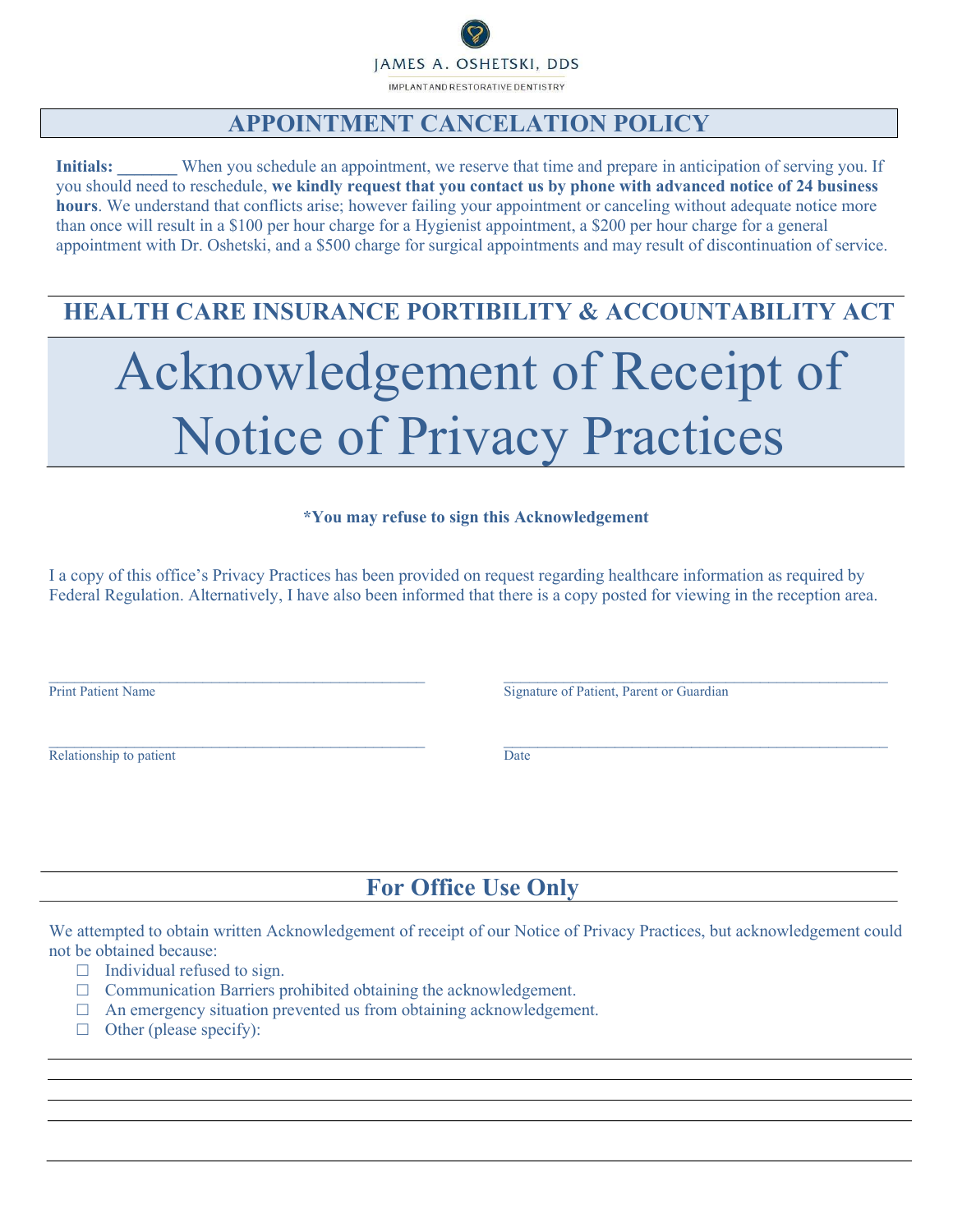# JAMES A. OSHETSKI, DDS

IMPLANTAND RESTORATIVE DENTISTRY

| <b>DENTAL HISTORY</b>                                 |                              |  |          |                      |            |  |                  |  |  |
|-------------------------------------------------------|------------------------------|--|----------|----------------------|------------|--|------------------|--|--|
| Patient Name:                                         |                              |  |          |                      | Date:      |  |                  |  |  |
| What is the main purpose of your visit today?         |                              |  |          |                      |            |  |                  |  |  |
| When was your last dental visit?                      |                              |  |          |                      |            |  |                  |  |  |
| Does dental treatment make you nervous?               |                              |  |          |                      |            |  |                  |  |  |
| n                                                     | N <sub>o</sub>               |  | Slightly |                      | Moderately |  | <b>Extremely</b> |  |  |
| Have you ever had the following for dental treatment? |                              |  |          |                      |            |  |                  |  |  |
|                                                       | Nitrous Oxide (Laughing gas) |  |          | Intravenous sedation |            |  | Oral sedation    |  |  |

#### Are you concerned about or experiencing any of the following dental problems? (Please check all that apply)

|                        | Discoloration of teeth                                                         |  | Tooth cleaning techniques      |  | Silver fillings                        |
|------------------------|--------------------------------------------------------------------------------|--|--------------------------------|--|----------------------------------------|
|                        | Bleeding gums                                                                  |  | Roughness of existing fillings |  | Clicking/pain in the jaw               |
|                        | Your smile                                                                     |  | Missing teeth                  |  | Grinding of teeth                      |
|                        | Bad breath                                                                     |  | Food trapped between teeth     |  | Head/neck ache                         |
|                        | Previous dental visits                                                         |  | Sensitivity to hot or cold     |  | Existing crowns, implants, or dentures |
| <b>MEDICAL HISTORY</b> |                                                                                |  |                                |  |                                        |
|                        | Name of your Primary Care Physician/Practice Name<br><b>Preferred Pharmacy</b> |  |                                |  |                                        |

#### Have you ever had any of the following? (Please check all that apply)

| $\Box$                            | <b>Heart Disease</b>                                                                              | $\Box$ | <b>Excessive Bleeding</b> | $\Box$ | <b>COPD</b>                                                                                                                                   |  |  |  |
|-----------------------------------|---------------------------------------------------------------------------------------------------|--------|---------------------------|--------|-----------------------------------------------------------------------------------------------------------------------------------------------|--|--|--|
| $\Box$                            | <b>Rheumatic Fever</b>                                                                            | П      | Diabetes (A1C)            | $\Box$ | Asthma                                                                                                                                        |  |  |  |
| $\Box$                            | Heart Attack (When)                                                                               | п      | <b>Thyroid Disease</b>    | П      | <b>Tuberculosis</b>                                                                                                                           |  |  |  |
| $\Box$                            | Stroke (When)                                                                                     | П      | Acid Reflux               | П      | Cancer                                                                                                                                        |  |  |  |
| $\Box$                            | Arrhythmia                                                                                        | п      | Hepatitis A, B, or C      | П      | <b>Tumors</b>                                                                                                                                 |  |  |  |
| □                                 | <b>Congenital Heart Defect</b>                                                                    | п      | <b>HIV/AIDS</b>           | П      | Bisphosphonates                                                                                                                               |  |  |  |
| $\Box$                            | Angina/Chest Pain                                                                                 | П      | <b>Liver Disease</b>      | П      | Radiation/chemotherapy                                                                                                                        |  |  |  |
| $\Box$                            | <b>High Blood Pressure</b>                                                                        | п      | <b>Kidney Disease</b>     | П      | Artificial Joints (When)                                                                                                                      |  |  |  |
| $\Box$                            | Pacemaker                                                                                         | п      | Glaucoma                  | П      | Epilepsy/Seizures                                                                                                                             |  |  |  |
| $\Box$                            | Fainting/Dizziness                                                                                | п      | Sleep Apnea               | П      | <b>Alzheimer's Disease</b>                                                                                                                    |  |  |  |
| П                                 | Anemia                                                                                            | п      | <b>Sinus Problems</b>     | П      | <b>Psychological Disorders</b>                                                                                                                |  |  |  |
|                                   |                                                                                                   |        |                           |        | Do you or have you ever taken oral or IV Bisphosphonates for osteoporosis or chemotherapy?(i.e. Boniva, Fosamax, Zometa, Aredia, or Didronel) |  |  |  |
|                                   | Yes (If yes, Name of Medication(s) how long?)                                                     |        |                           | $\Box$ | N <sub>o</sub>                                                                                                                                |  |  |  |
|                                   | Have you had ANY serious illness or surgery in the last 2 years?                                  |        |                           |        |                                                                                                                                               |  |  |  |
| Yes (If yes, please explain)<br>П |                                                                                                   |        |                           | $\Box$ | N <sub>o</sub>                                                                                                                                |  |  |  |
|                                   | Do you use ANY of the following?<br><b>TOBACCO</b><br><b>MARIJUANA</b><br><b>VAPE PEN</b>         |        |                           |        |                                                                                                                                               |  |  |  |
|                                   | Do you drink alcohol?                                                                             |        |                           |        |                                                                                                                                               |  |  |  |
| П                                 | Yes (If yes, how many much and how often?)                                                        |        |                           | $\Box$ | No                                                                                                                                            |  |  |  |
|                                   | Are you pregnant?                                                                                 |        |                           |        |                                                                                                                                               |  |  |  |
| $\Box$                            | Yes (How many weeks?)                                                                             |        |                           | $\Box$ | N <sub>o</sub>                                                                                                                                |  |  |  |
|                                   | Please list any MEDICATIONS & SUPPLEMENTS you are taking as well as dosage and reason for taking. |        |                           |        |                                                                                                                                               |  |  |  |
|                                   |                                                                                                   |        |                           |        |                                                                                                                                               |  |  |  |
|                                   |                                                                                                   |        |                           |        |                                                                                                                                               |  |  |  |
|                                   |                                                                                                   |        |                           |        |                                                                                                                                               |  |  |  |
|                                   | Please list all allergies to any medications.                                                     |        |                           |        |                                                                                                                                               |  |  |  |
|                                   |                                                                                                   |        |                           |        |                                                                                                                                               |  |  |  |
|                                   |                                                                                                   |        |                           |        |                                                                                                                                               |  |  |  |